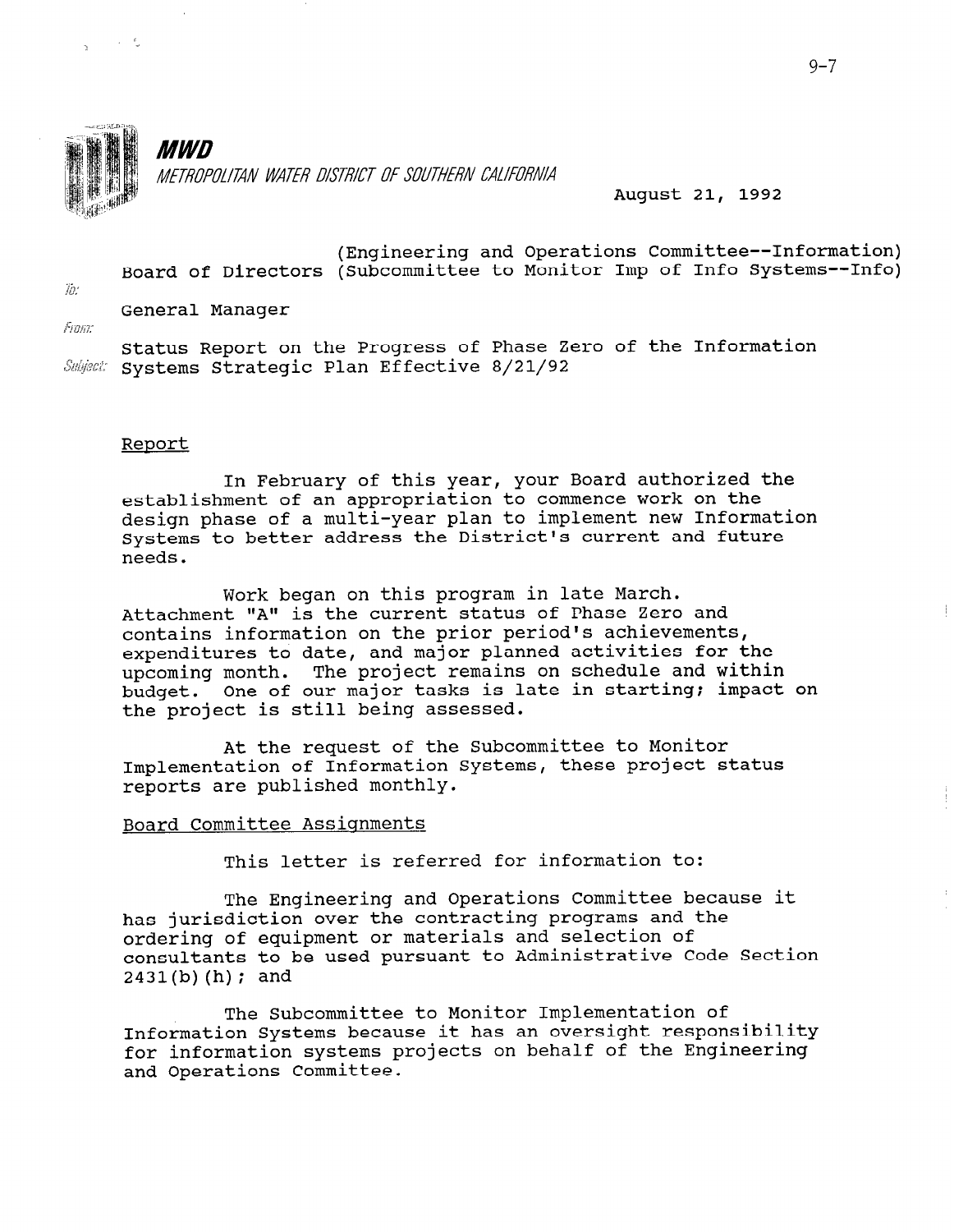Board of Directors

 $\mathcal{A}^{\mathcal{A}}$ 

-2- August 21, 1992

 $\pm$ 

Recommendation

For information only.

Michael M. M.

JRW:sm

 $\mathcal{L}$ 

 $\label{eq:2.1} \frac{1}{\sigma_{\rm{e}}}\left(\frac{1}{\sigma_{\rm{e}}}\right)^{2} \frac{1}{\sigma_{\rm{e}}}\left(\frac{1}{\sigma_{\rm{e}}}\right)^{2}$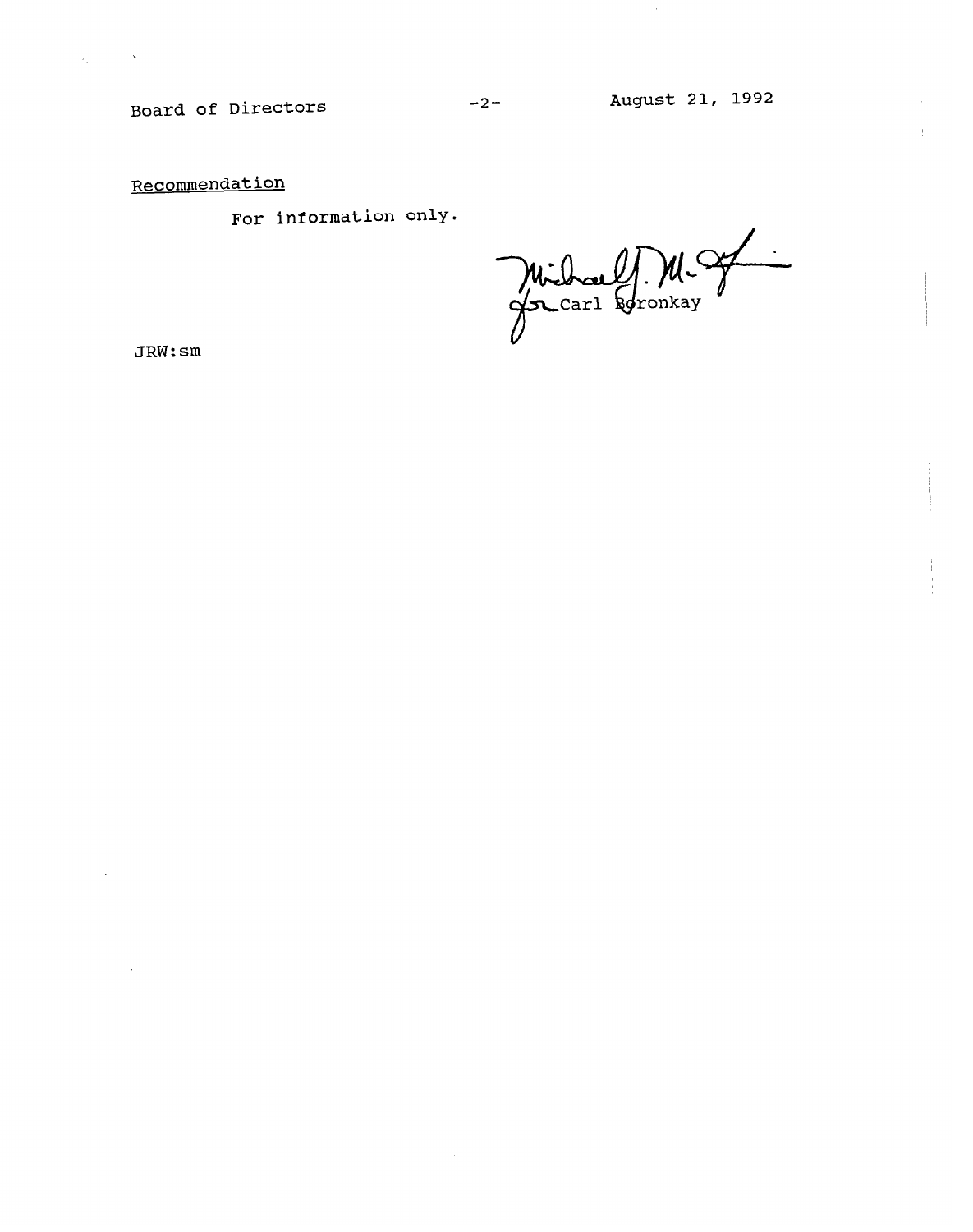# METROPOLITAN WATER DISTRICT

Phase Zero Implementation Status Report

For the Period Ending: 8/21/92

# I. PROGRESS HIGHLIGHTS IN THIS PERIOD

- \* Enterprise Model almost complete-final sessions will be held in late August
- \* Requirements sessions for major business area substantially complete
- \* Definition of the Target Application Development environment is complete
- \* Technical architecture definition is proceeding on schedule

# II. MAJOR MILESTONES

i i c

 $\omega_{\rm{eff}}=0.1$ 

# Completed this period

\* Application Development Vision is complete.

#### In Proqress

Activitv 3 - Information Technology Transformation

\* Developing Recommendations to achieve Target Application Environment.

Activitv 4 - Architecture

- \* Work is substantially complete on high-level models for business areas outside the major target areas.
- \* Target technical architecture definition is proceeding for the Mainframe, Workstation, and Telecommunications environments.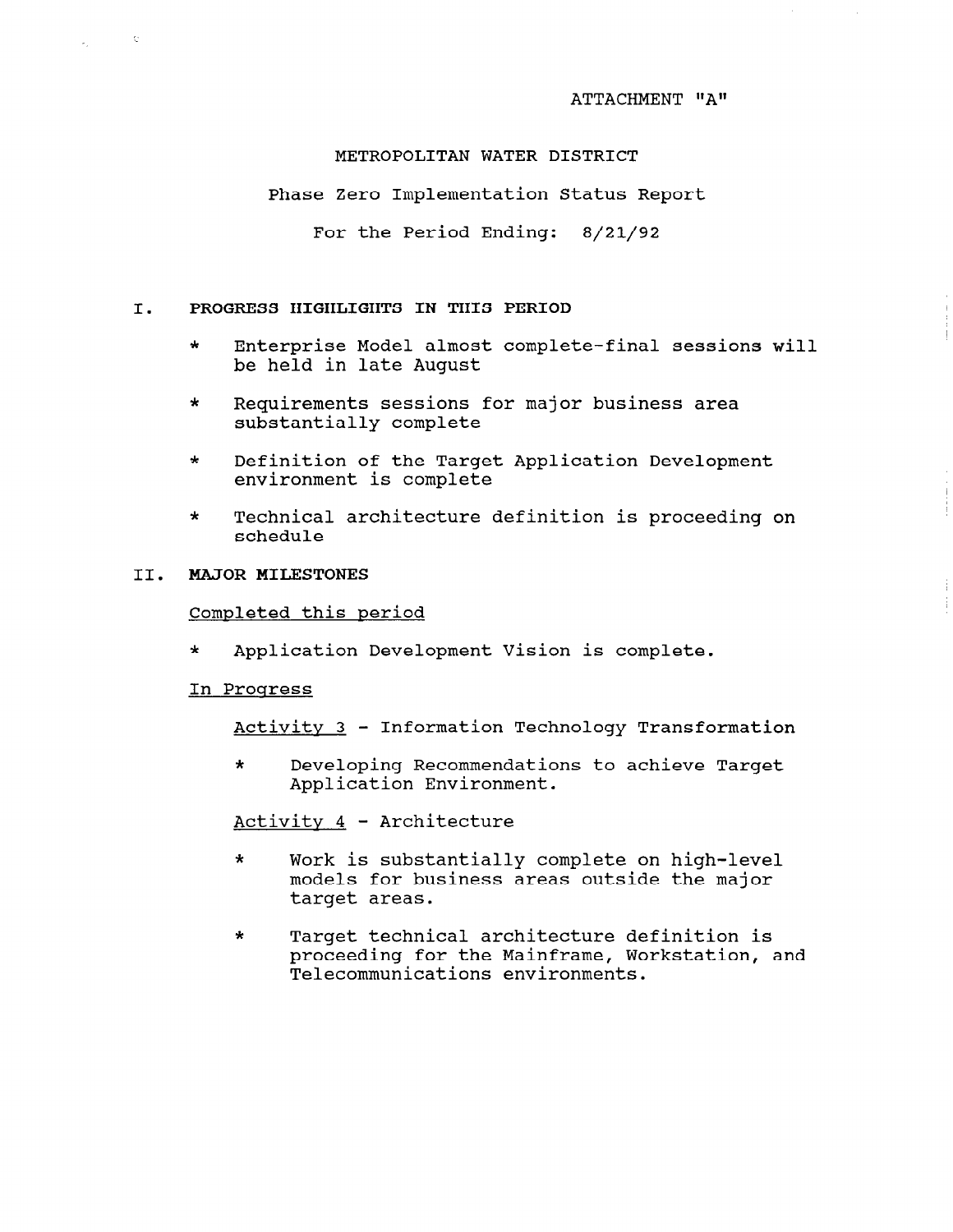Activitv 5 - Business Area Requirements

- \* JAD Sessions have nearly completed for all four Core Business areas
- \* Work is progressing on RFP development

## Svstems Develonment Life Cvcle

\* The SDLC Team used input from the Division representatives on the Technical Advisory Committee to revise methodology guides.

Goals for Next Period

- \* Information Technology Transformation team will complete its report
- \* Technical architecture will complete requirements for Package Selection
- \* Start Systems Development Life Cycle pilot
- \* Complete RFP requirements document
- \* Technical architecture will have a draft document for review
- \* Management review of the Enterprise Model

# III. ISSUES AND ACTION ITEMS

No issues outstanding.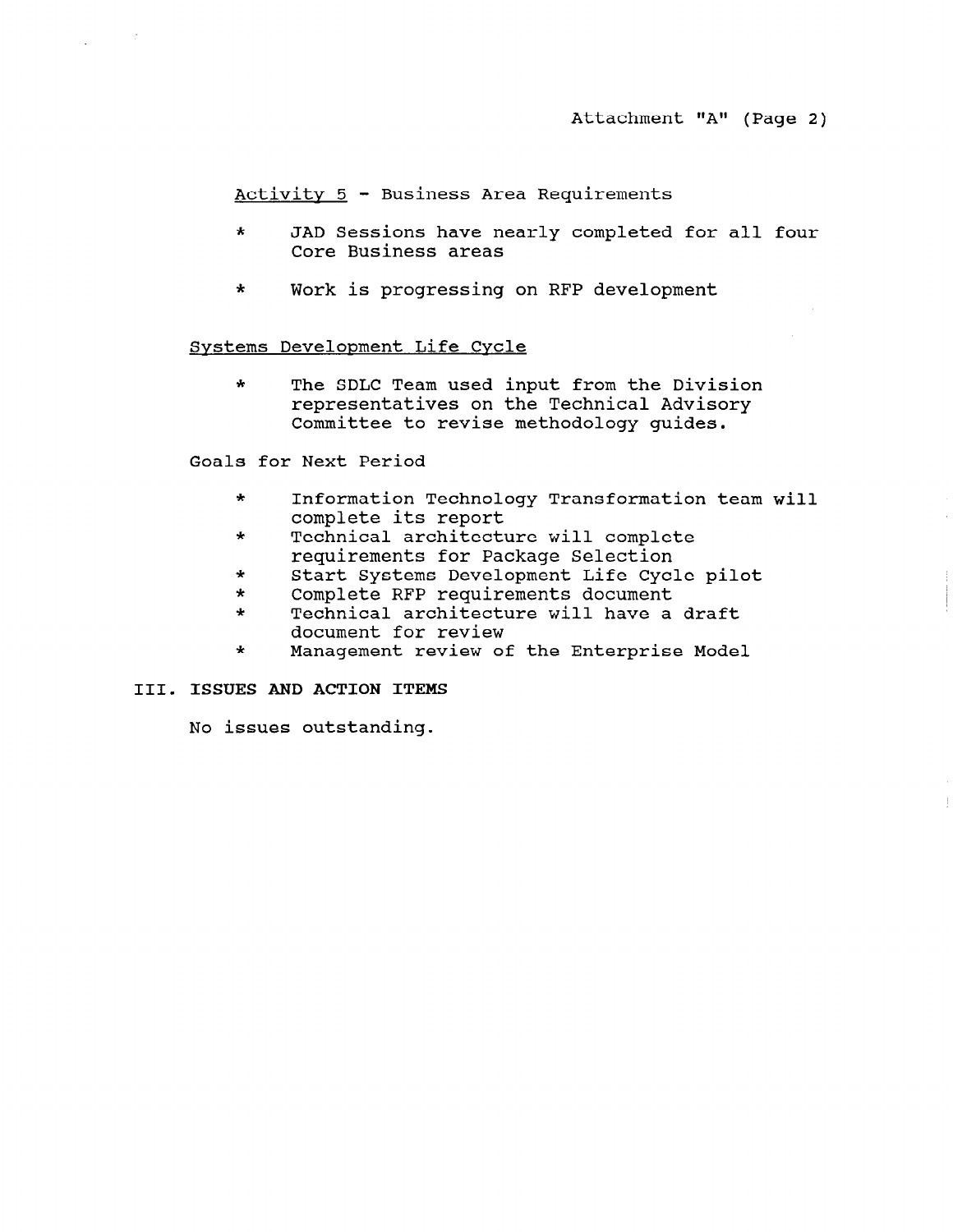# Project Schedule



| <b>As of August 21, 1992</b>               | Percent<br>Complete | $\overline{\phantom{a}}$ of Hours $\overline{\phantom{a}}$ Mar'92<br><b>Used</b> |                         | Apr | <b>May</b> | Jun | Jul                                   | Aug | <b>Sep</b> | Oct     | <b>Nov</b>   | <b>Dec</b> | <b>Jan'93</b> |
|--------------------------------------------|---------------------|----------------------------------------------------------------------------------|-------------------------|-----|------------|-----|---------------------------------------|-----|------------|---------|--------------|------------|---------------|
| 1. Project Management                      | 55                  | 40                                                                               | V)                      |     |            |     |                                       |     |            |         |              |            |               |
| 2. Enterprise Vision                       | 100                 | 115                                                                              |                         |     | v          |     |                                       |     |            |         |              |            |               |
| 3. I/T Transformation                      | 84                  | 84                                                                               |                         |     |            |     |                                       |     |            |         |              |            |               |
| 4. Architecture                            | 65                  | 65                                                                               |                         |     |            |     |                                       |     |            |         |              |            |               |
| 5. Business Area<br><b>Requirements</b>    | 39                  | 39                                                                               |                         |     |            |     | <b>Initial Design</b>                 |     | 77.        | Package |              |            |               |
| 6. Phase One<br><b>Implementation Plan</b> | $\mathbf 0$         | 0                                                                                |                         |     |            |     |                                       |     |            |         | ////         |            |               |
| 7. SDLC                                    | 40                  | 40                                                                               |                         |     |            |     |                                       |     |            |         |              | v          |               |
|                                            |                     |                                                                                  | <b>Current Schedule</b> |     |            |     | ▼ Original Planned<br><b>End Date</b> |     |            |         | "As of" Date |            |               |